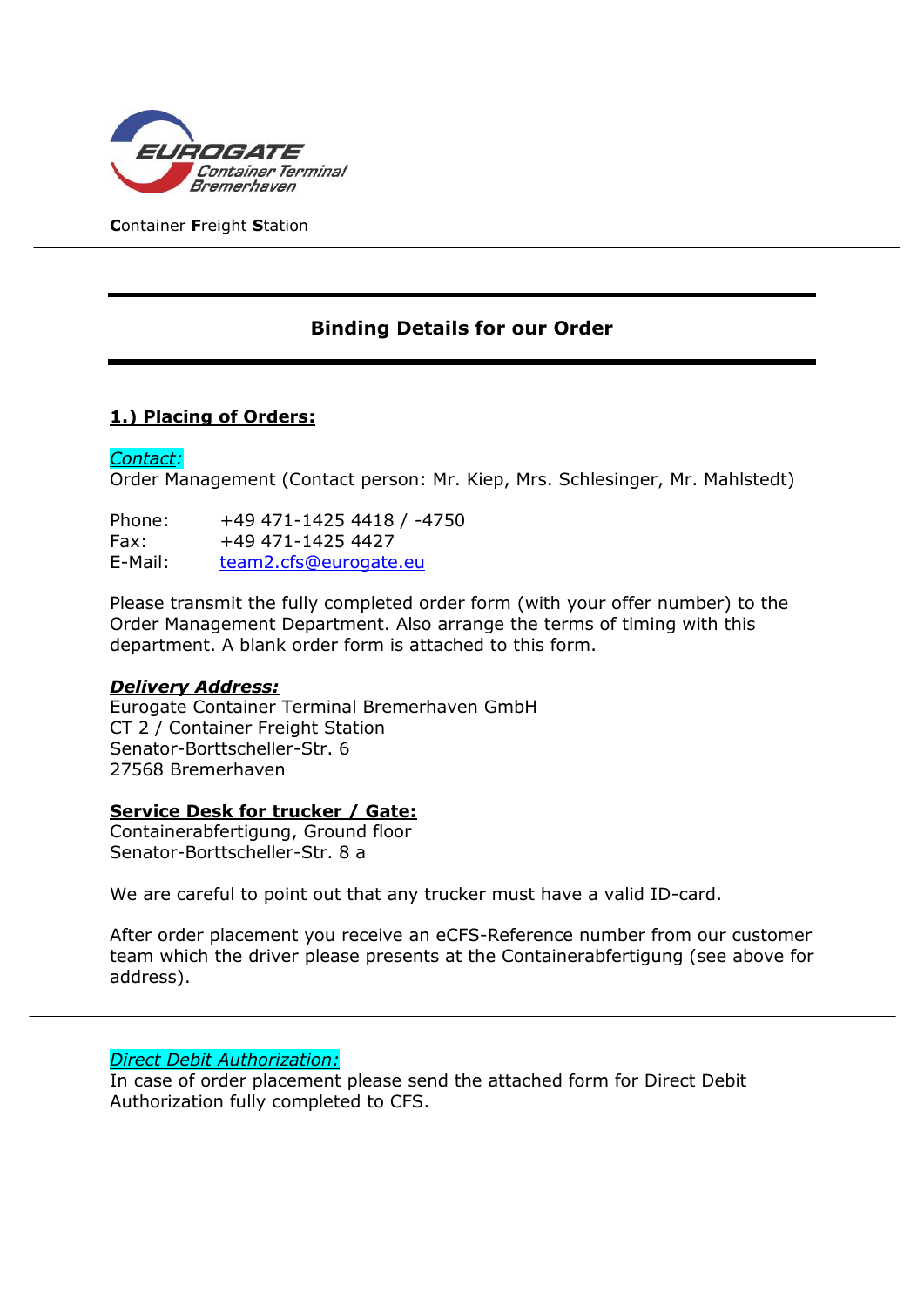#### *Notification:*

- **Trucks:** Minimum 24 h in advance (Breakbulk 72 h in advance)  $\rightarrow$  End of scheduling 10:00 AM
- **Order:** Minimum 24 h in advance (Orders concerning Breakbulk 72 h in advance, fumigation 48 h in advance)

## **End of scheduling for 2nd shift of the same day and 1st shift of following day Mo-Fr at 10 AM**

An order that CFS has been pre-notified of the day before enjoys preferred handling in the shift compared to not-notified orders! CFS guarantees handling for pre-notified orders in the appointed shift (if delivered 2 hrs before shift ends). CFS cannot guarantee handling of orders that CFS has not been notified of. Demurrage cannot be claimed.

If goods arrive at CFS at a time differing from the pre-scheduled time of arrival, claims for demurrage cannot be made.

## **2.) Details of goods:**

#### *Moisture-sensitive goods:*

Please indicate explicitly that the charged good is moisture-sensitive as soon as your order is placed.

We cover flats and OTs with tarpaulin only if you advise us to do so in your order.

In that case we will use industrial tarpaulin in 180 gram quality.

For shipments on deck this tarpaulin alone might be insufficient, due to rough weather conditions. We recommend using a safety net on top. It is of particular importance that you give us one week in advance to make all prearrangements to guarantee a smooth handling. Costs for tarpaulin and material are available on request.

#### *Excessive measures / bulk:*

In case of excessive over width, - height, - weight, - length CFS assumes that the charge is transported on a stable box basement as well as it has a marked centroid.

Additionally CFS presumes that the concerned shipping company has been informed of a charge transported on flat.

For length of over 16m an individual decision is needed. Only by presenting a detailed drawing we can check if the good can be handled with our equipment.

#### *Lifting points:*

This offer is based on the following assumptions:

To handle with a forklift resp. normal fixing arrangements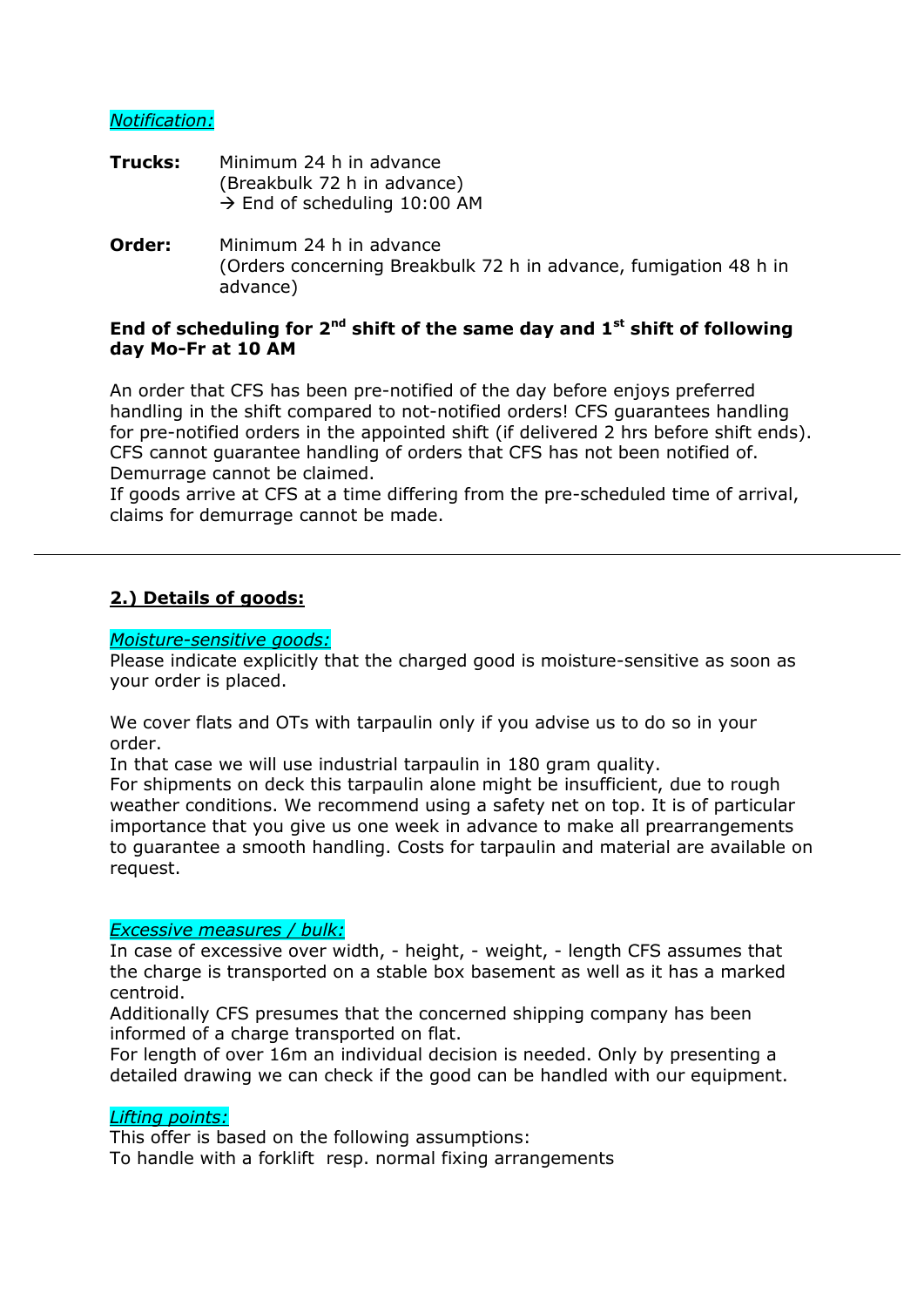## **3.) Container details:**

#### *Checking of container (empty equipment):*

Sadly we have no possibility to check the container before being accepted at the depot.

The check takes place earliest after being transferred to us or latest before being packed.

#### *Equipment:*

The predetermined equipment (number and type of container) will not be checked by us. We assume a correct calculation by you.

#### **4.) Carrier Details:**

#### *Truck / Carriage:*

We assume an edgewise and forklift-suitable delivery.

#### *Loading of Carrier:*

CFS reserves to itself to neglect the loading of carriers that are not appropriate to transport goods.

#### CFS especially indicates that it **rejects the loading of containers on conventional trucks.**

It is required, that you provide a suitable vehicle for the goods you want to pick up with regard to the weight. As we, as consignor, are obliged by law to verify this, we reserve the right to ask for a proof.

#### **5.) Miscellaneous:**

#### *Differing assumptions:*

The Present inquiry is the base of our offer. Deviant premises (amount, tonnage, dimensions, type of packaging) that cause extra costs will be separately charged to you.

#### *Equipment 20'FR not available:*

If there are no 20'FR available from the shipping company and we need to use 40'FR instead, we calculate EUR 50,- per FR for the extra effort.

#### *Storage of full container:*

Packed container and flats need to be delivered to the corresponding terminal 24 hours after being packed.

Storage of full container is not intended. Storage after 24 hours is being calculated with Eurogate CTB CFS tariff. Individual arrangements are possible and need to be discussed before order creation.